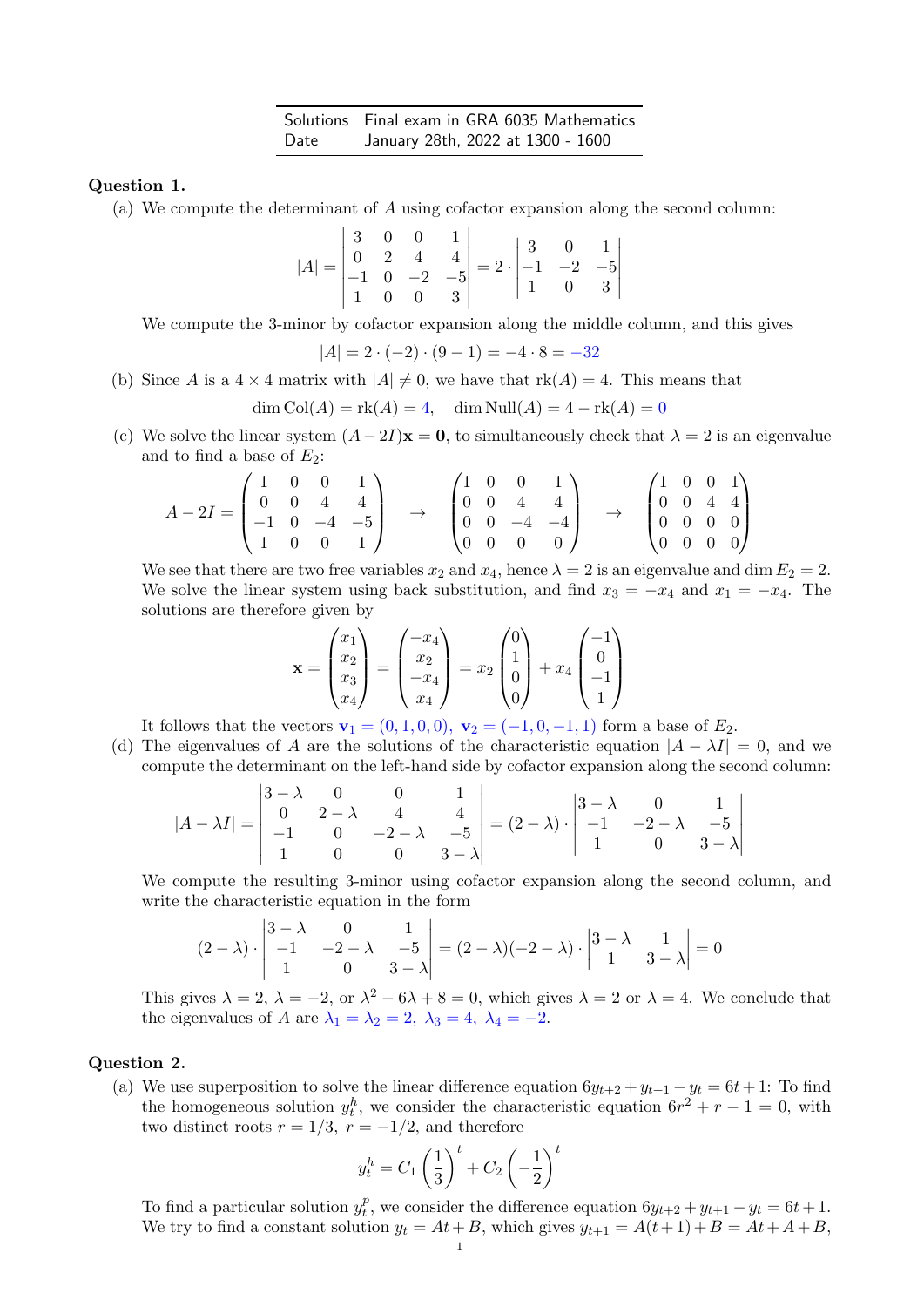and  $y_{t+2} = A(t+2)+B = At+2A+B$ . When we substitute this into the difference equation, we get

$$
6(At + 2A + B) + (At + A + B) - (At + B) = 6t + 1
$$
  

$$
(6A)t + (13A + 6B) = 6t + 1
$$

Comparing coefficients, we find  $6A = 6$ , or  $A = 1$ , and  $13A + 6B = 1$ , or  $6B = 1 - 13 = -12$ , which gives  $B = -2$ . The general solution is therefore given by

$$
y_t = y_t^h + y_t^p = C_1 \left(\frac{1}{3}\right)^t + C_2 \left(-\frac{1}{2}\right)^t + t - 2
$$

(b) The differential equation  $ty' - 2y = t^2$  can be written  $y' - (2/t)y = t$ , and is linear. Since  $\int -(2/t)dt = -2\ln |t| + C$ , the integrating factor is  $u = e^{-2\ln |t|} = |t|^{-2} = 1/t^2$ . Multiplication with the integrating factor gives the differential equation

$$
\left(\frac{1}{t^2} \cdot y\right)' = \frac{1}{t} \quad \Rightarrow \quad \frac{1}{t^2} \cdot y = \int 1/t \, \mathrm{d}t = \ln|t| + C
$$

Therefore, the differential equation has general solution  $y = t^2 \cdot \ln|t| + Ct^2$ .

(c) We write  $y^2 - 3t^2y + (2ty - t^3)y' = 0$  in the form  $p(t, y) + q(t, y)y' = 0$  to check if it is exact: We look for a function  $h(t, y)$  in two variables such that

$$
h'_t = p(t, y) = y^2 - 3t^2y
$$
  

$$
h'_y = q(t, y) = 2ty - t^3
$$

We see that  $h(t, y) = y^2t - t^3y$  satisfies both conditions, therefore the differential equation is exact, and its general solution can be written in the form  $h(t, y) = y^2t - t^3y = C$ . The implicit form of the solution can be written  $ty^2 - t^3y - C = 0$ , and we use the quadratic formula to solve it for  $y$ :

$$
y = \frac{t^3 \pm \sqrt{t^6 - 4t(-C)}}{2t} = \frac{t^2}{2} \pm \frac{\sqrt{t^6 + 4Ct}}{2t} = \frac{1}{2} \left( t^2 \pm \sqrt{t^4 + 4C/t} \right)
$$

(d) We let A be the  $3 \times 3$  matrix such that the system of difference equations can be written in the form  $y_{t+1} = Ay_t$ . The eigenvalues of A is given the characteristic equation

$$
\det(A - \lambda I) = \begin{vmatrix} 2 - \lambda & 1 & 1 \\ -1 & 2 - \lambda & 0 \\ 3 & -1 & 1 - \lambda \end{vmatrix} = 0
$$

We use cofactor expansion along the second row to compute the determinant, and get

$$
+1 \cdot (1 - \lambda + 1) + (2 - \lambda)((2 - \lambda)(1 - \lambda) - 3) = (2 - \lambda)(1 + \lambda^2 - 3\lambda + 2 - 3)
$$

This gives the characteristic equation  $(2 - \lambda)(\lambda^2 - 3\lambda) = -\lambda(\lambda - 2)(\lambda - 3) = 0$ , and there are three distinct eigenvalues  $\lambda_1 = 0$ ,  $\lambda_2 = 2$ , and  $\lambda_3 = 3$ . This means that A is diagonalizable. We find a base  $\{v_i\}$  for  $E_{\lambda_i}$  in each case: We use the Gaussian processes

$$
E_0: \begin{pmatrix} 2 & 1 & 1 \\ -1 & 2 & 0 \\ 3 & -1 & 1 \end{pmatrix} \rightarrow \begin{pmatrix} -1 & 2 & 0 \\ 0 & 5 & 1 \\ 0 & 0 & 0 \end{pmatrix} \qquad E_2: \begin{pmatrix} 0 & 1 & 1 \\ -1 & 0 & 0 \\ 3 & -1 & -1 \end{pmatrix} \rightarrow \begin{pmatrix} -1 & 0 & 0 \\ 0 & 1 & 1 \\ 0 & 0 & 0 \end{pmatrix}
$$

$$
E_3: \begin{pmatrix} -1 & 1 & 1 \\ -1 & -1 & 0 \\ 3 & -1 & -2 \end{pmatrix} \rightarrow \begin{pmatrix} -1 & 1 & 1 \\ 0 & 2 & 1 \\ 0 & 0 & 0 \end{pmatrix}
$$

and back substitution, and find base vectors  $v_1 = (-2, -1, 5)$ ,  $v_2 = (0, -1, 1)$ ,  $v_3 = (1, -1, 2)$ for the three eigenspaces. The general solution is therefore given by

$$
\mathbf{y}_t = C_1 \mathbf{v}_1 \lambda_1^t + C_2 \mathbf{v}_2 \lambda_2^t + C_3 \mathbf{v}_3 \lambda_3^t = C_1 \begin{pmatrix} -2 \\ -1 \\ 5 \end{pmatrix} \cdot 0^t + C_2 \begin{pmatrix} 0 \\ -1 \\ 1 \end{pmatrix} \cdot 2^t + C_3 \begin{pmatrix} 1 \\ -1 \\ 2 \end{pmatrix} \cdot 3^t
$$

where  $0^t = 1$  if  $t = 0$  and  $0^t = 0$  if  $t > 0$  is a positive integer.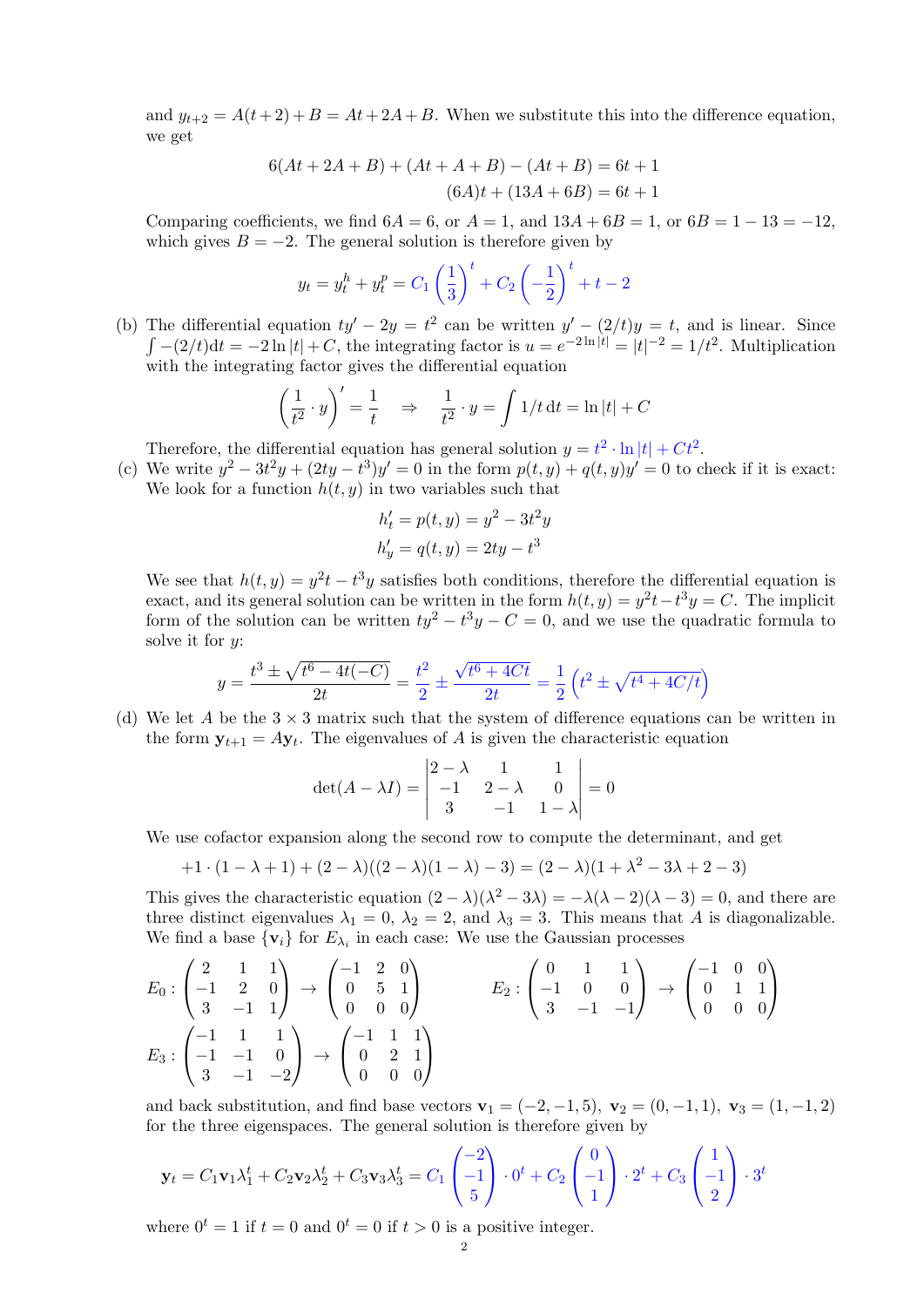## Question 3.

(a) We write f on matrix form  $f(\mathbf{x}) = \mathbf{x}^T A \mathbf{x} + B \mathbf{x}$ , where

$$
A = \begin{pmatrix} -1 & -1 & 0 \\ -1 & 0 & -2 \\ 0 & -2 & -4 \end{pmatrix}, \quad B = \begin{pmatrix} 6 & 6 & 6 \end{pmatrix}
$$

To find the stationary points, we solve the first order conditions  $f'(\mathbf{x}) = 2A\mathbf{x} + B^T = \mathbf{0}$ , or  $A\mathbf{x} = -1/2 \cdot B^{T}$ . This gives a linear system, and we solve it using Gaussian elimination:

$$
\begin{pmatrix} -1 & -1 & 0 & | & -3 \ -1 & 0 & -2 & | & -3 \ 0 & -2 & -4 & | & -3 \ \end{pmatrix} \rightarrow \begin{pmatrix} -1 & -1 & 0 & | & -3 \ 0 & 1 & -2 & | & 0 \ 0 & -2 & -4 & | & -3 \ \end{pmatrix} \rightarrow \begin{pmatrix} -1 & -1 & 0 & | & -3 \ 0 & 1 & -2 & | & 0 \ 0 & 0 & -8 & | & -3 \ \end{pmatrix}
$$

Back substitution gives  $-9z = -3$  or  $z = 3/8$ ,  $y = 2(3/8) = 3/4$ , and that  $-x = 3/4-3 = -9/4$ or  $x = 9/4$ . Hence  $\mathbf{x}^* = (9/4, 3/4, 3/8)$  is the unique stationary point f. To classify it, notice that A is indefinite since  $D_2 = -1$ . This means that  $H(f)(\mathbf{x}^*) = 2A$  is also indefinite, and  $\mathbf{x}^* = (9/4, 3/4, 3/8)$  is a saddle point for f by the second derivative test.

(b) The Kuhn-Tucker problem is in standard form with Lagrangian  $\mathcal{L} = \mathbf{x}^T A \mathbf{x} + B \mathbf{x} - \lambda (\mathbf{x}^T D \mathbf{x} - 9)$ , where  $D$  is the symmetric matrix of the quadratic form  $g$ , given by

$$
D = \begin{pmatrix} 2 & 0 & 4 \\ 0 & 1 & 0 \\ 4 & 0 & 3 \end{pmatrix}
$$

The first order conditions (FOC) can therefore be written  $\mathcal{L}'(\mathbf{x}) = 2A\mathbf{x} + B^T - \lambda(2D\mathbf{x}) = \mathbf{0}$ , the constraint (C) can be written  $\mathbf{x}^T D \mathbf{x} \leq 9$ , and the complementary slackness conditions can be written  $\lambda \geq 0$  and  $\lambda(\mathbf{x}^T D\mathbf{x} - 9) = 0$ . Together, the conditions FOC + C + CSC are the Kuhn-Tucker conditions of the problem:

FOC+C+CSC: 
$$
2A\mathbf{x} + B^T - \lambda(2D\mathbf{x}) = \mathbf{0}, \mathbf{x}^T D\mathbf{x} \le 9, \lambda \ge 0, \lambda(\mathbf{x}^T D\mathbf{x} - 9) = 0
$$

(c) When  $\lambda = 1$ , the first order conditions are  $2A\mathbf{x} + B^T - 2D\mathbf{x} = \mathbf{0}$ , or  $(A - D)\mathbf{x} = -1/2 \cdot B^T$ . This is a linear system, and we solve it using Gaussian elimination (where the first step is to subtract the last row from the first to simplify computations):

$$
\begin{pmatrix} -3 & -1 & -4 & -3 \ -1 & -1 & -2 & -3 \ -4 & -2 & -7 & -3 \end{pmatrix} \rightarrow \begin{pmatrix} 1 & -1 & 0 & -3 \ -1 & -1 & -2 & -3 \ -4 & -2 & -7 & -3 \end{pmatrix} \rightarrow \begin{pmatrix} 1 & -1 & 0 & -3 \ 0 & -2 & -2 & -6 \ 0 & -6 & -7 & -15 \end{pmatrix} \rightarrow \begin{pmatrix} 1 & -1 & 0 & -3 \ 0 & -2 & -2 & -6 \ 0 & 0 & -1 & 3 \end{pmatrix}
$$

Back substitution gives  $-z = 3$  or  $z = -3$ ,  $-2y = 2(-3) - 6 = -12$  or  $y = 6$ , and that  $x = 6 - 3 = 3$ . We get the solution  $(x, y, z; \lambda) = (3, 6, -3; 1)$  of the FOC. We see that the constraint is binding since

$$
g(3,6,-3) = 2(3)^{2} + 6^{2} + 3(-3)^{2} + 8(3)(-3) = 9
$$

at this point, and that the CSC is satisfied since  $\lambda > 0$ . We conclude that there is one candidate point  $(x, y, z; \lambda) = (3, 6, -3; 1)$  with  $\lambda = 1$  that satisfies the Kuhn-Tucker conditions.

(d) We use the second order condition (SOC) to test the candidate point  $(x, y, z; \lambda) = (3, 6, -3; 1)$ , and therefore consider the function

$$
h(\mathbf{x}) = \mathcal{L}(\mathbf{x}; 1) = 2A\mathbf{x} + B^T - 2D\mathbf{x} = 2(A - D)\mathbf{x} + B^T
$$

We notice that h is a quadratic function with Hessian  $H(h) = 2(A - D)$ , and that  $H(h)$  has the same definiteness as

$$
A - D = \begin{pmatrix} -3 & -1 & -4 \\ -1 & -1 & -2 \\ -4 & -2 & -7 \end{pmatrix}
$$

We compute the principal minors of  $A - D$ : We have  $D_1 = -3$ ,  $D_2 = 3 - 1 = 2$ , and that  $D_3 = -3(7-4) + 1(7-8) - 4(2-4) = -2$ . We conclude that  $A - D$ , and therefore  $H(h) = 2(A - D)$ , is negative definite, and it follows that h is a concave function. By the SOC, it follows that  $(x, y, z) = (3, 6, -3)$  is a maximizer in the Kuhn-Tucker problem, and that  $f_{\text{max}} = f(3, 6, -3) = 27$  is the maximum value.